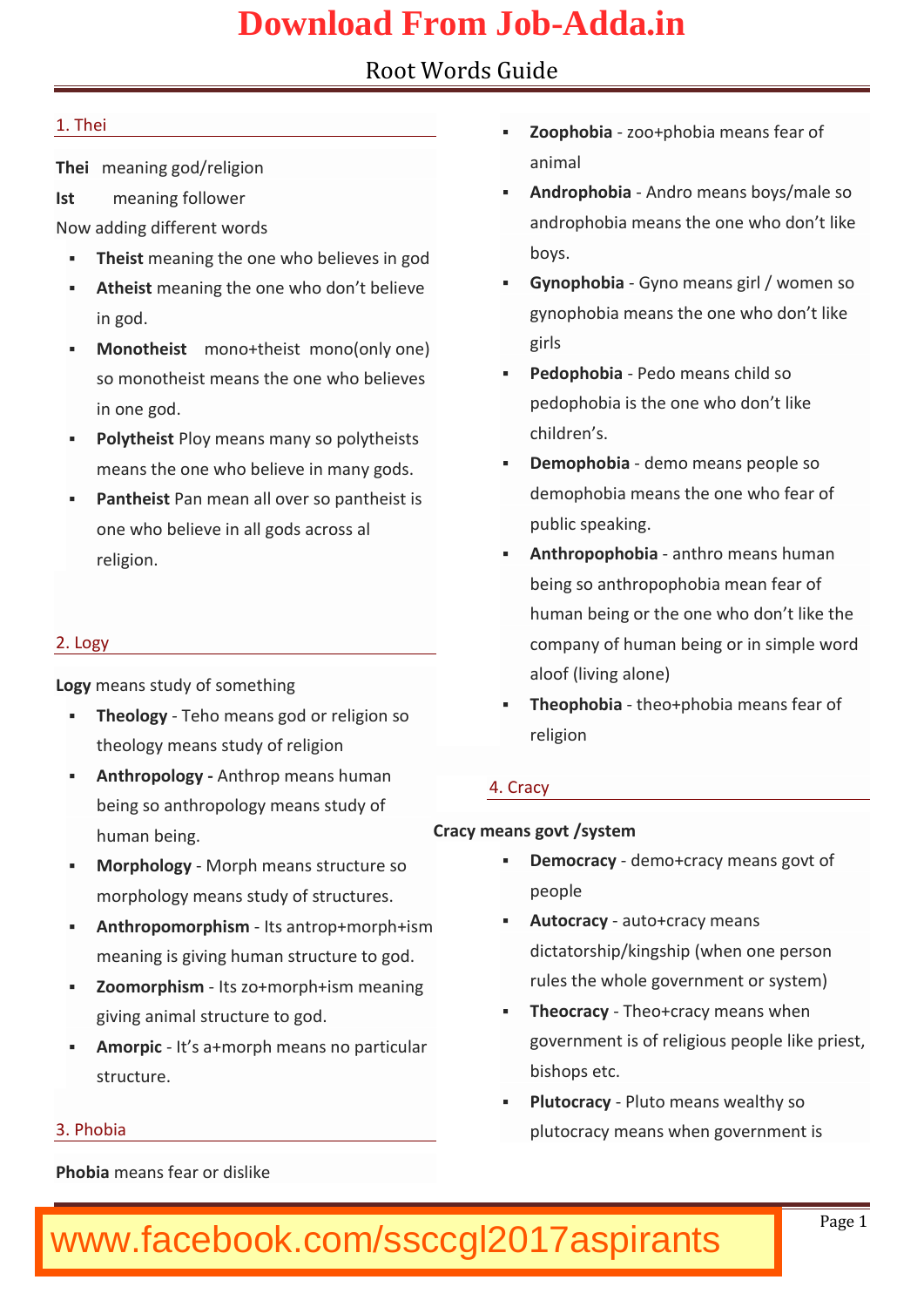|  | industrialist.                                                                                                                                                                                                                                                                                                                                                                                    |                                                                                 | controlled by wealthy people lð§ Somnamb-uslomst+amb+ist here s<br>means sleep ambu means wall                                                                                                                                                                         |
|--|---------------------------------------------------------------------------------------------------------------------------------------------------------------------------------------------------------------------------------------------------------------------------------------------------------------------------------------------------------------------------------------------------|---------------------------------------------------------------------------------|------------------------------------------------------------------------------------------------------------------------------------------------------------------------------------------------------------------------------------------------------------------------|
|  | ð§ Oligocr <b>@di</b> ygo means selected f<br>oligocraecaynsm when selected few<br>the government.                                                                                                                                                                                                                                                                                                |                                                                                 | somnambulist means the one<br>while sleeping.<br>ð§ Ambulameans things able to w                                                                                                                                                                                       |
|  | ð§ MobocraMcgb means crowd so<br>mobocracy means when crowd<br>government or in other words<br>ð§ Monarehnyonarc means top offi<br>king so monarchy is the rule 6. Cious<br>ð§ Anarc-hmyeans bæswnleess it sjust<br>to mobocracy.<br>ð§ Geronto cgæoryon mean aged/<br>experienced so gerontocracy n <sub>os</sub> voracionosa means eat so vora<br>position are determined by the<br>or the age. | ð§ Somniloqlwiqstist means talking<br>somniloquist means the one w<br>sleeping. |                                                                                                                                                                                                                                                                        |
|  |                                                                                                                                                                                                                                                                                                                                                                                                   |                                                                                 |                                                                                                                                                                                                                                                                        |
|  |                                                                                                                                                                                                                                                                                                                                                                                                   |                                                                                 | Cious means to do something<br>ð§ Loqaucio-ulsoquis means talking s<br>lozuacious means the one who<br>means the one who eats a lot                                                                                                                                    |
|  |                                                                                                                                                                                                                                                                                                                                                                                                   |                                                                                 |                                                                                                                                                                                                                                                                        |
|  | ð§ Meritocranoeyrito means performa<br>meritocracy means when positios<br>decided boyrmance<br>ð§ Cleptoc-roaloeypto means thie                                                                                                                                                                                                                                                                   |                                                                                 | ð§ Avariciawari means greed so<br>means greedy<br>Pugnacipus means fight so pu<br>means thee woho fights a lot.                                                                                                                                                        |
|  | cleptocracy means when gove 7. Cide                                                                                                                                                                                                                                                                                                                                                               |                                                                                 |                                                                                                                                                                                                                                                                        |
|  | by thieves.<br>beaurocracy means when gove<br>by top officials.                                                                                                                                                                                                                                                                                                                                   |                                                                                 | Cidmeeaning kill/ murder<br>ð§ Beauroc-nbaecayuro means top offi <sub>ð§</sub> Infantieiindfeant+cide meaning to<br>child.<br>ð§ uxoric-iudxeor means wife so uxo<br>mean A husband who murders<br>Mariticindarit means husband s<br>maritcide mean Thehumsubradned by |
|  | ð§ Aristocrænciysto means nobility s<br>aristo cmaecayns when government $\frac{1}{\delta S}$<br>by noble families.                                                                                                                                                                                                                                                                               |                                                                                 |                                                                                                                                                                                                                                                                        |
|  | 5. Somnia                                                                                                                                                                                                                                                                                                                                                                                         |                                                                                 | his wife.<br>ð§ Patric-ipdætri means father so p                                                                                                                                                                                                                       |
|  | Somnsibeepness                                                                                                                                                                                                                                                                                                                                                                                    |                                                                                 | means A person who murders                                                                                                                                                                                                                                             |
|  | Insomnia means lack of sleep                                                                                                                                                                                                                                                                                                                                                                      |                                                                                 | ð§ Matricinheatri mean mother so í                                                                                                                                                                                                                                     |
|  | ð§ Somniferfæusous means things                                                                                                                                                                                                                                                                                                                                                                   |                                                                                 | means A person who murders                                                                                                                                                                                                                                             |
|  | something so somniferous are <sub>ð S</sub><br>that cause sleep like pills etc                                                                                                                                                                                                                                                                                                                    |                                                                                 | Fratricfdæt means brother so f<br>means A persnaurdwehre their bro                                                                                                                                                                                                     |
|  |                                                                                                                                                                                                                                                                                                                                                                                                   |                                                                                 |                                                                                                                                                                                                                                                                        |

#### www.bankeramstoday.com Page 2014 and the second state of the second state of the second state of the second state  $\mathsf P$  age 20 www.facebook.com/ssccgl2017aspirants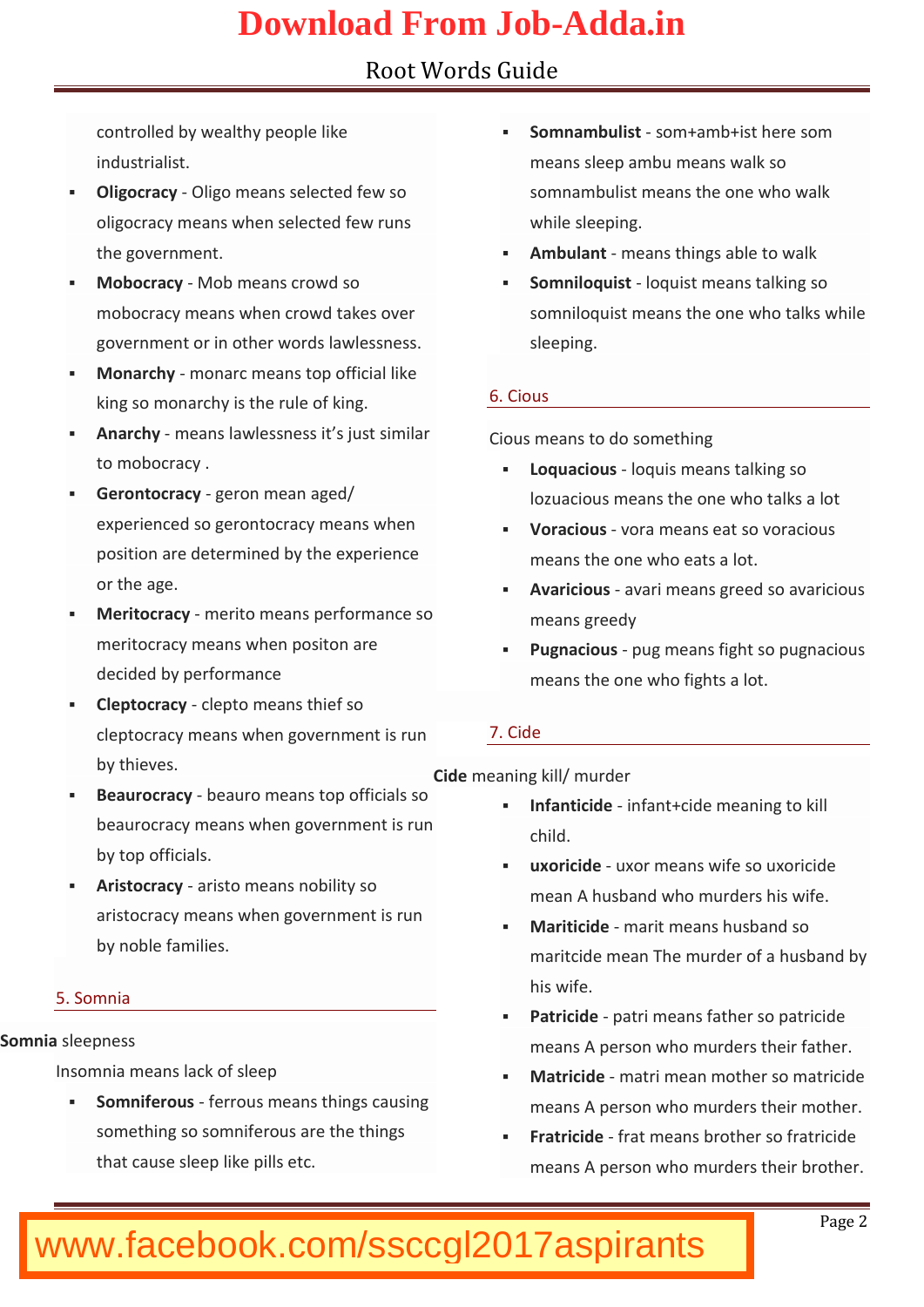| 10. Ambul                                                                | ð§ Benefa-optoenrson who gives mone                                               |
|--------------------------------------------------------------------------|-----------------------------------------------------------------------------------|
|                                                                          | cause                                                                             |
| Walk, move                                                               | ð§ Benefipiraolducing a good effec                                                |
|                                                                          | ð§ Amb-lteo walk in a slow, relaxed <sup>ð§</sup> Benevo-lsehndwing kindness or g |
| ð§ Ambulawnallking or moving                                             | 16. Cata                                                                          |
| ð§ Ambulamac ee hicle that moves a parrent                               |                                                                                   |
| 11. Anim                                                                 | Down, against completely intens                                                   |
|                                                                          | ð§ Catacl-yas friood or other disast<br>ð§ Catalogueomplete listing               |
| Life, spirit                                                             | ð§ Catastrotpulneing for the worst,                                               |
| ð§ Animalliving organism;                                                | substantial disaster                                                              |
| ð§ Animatte make alive;<br>ð§ Equanimoiftybalasperdt                     |                                                                                   |
|                                                                          | 17Cert                                                                            |
| 12. Anti                                                                 | sure                                                                              |
| Against, opposite of                                                     | ð§ Ascertadnfind out something w                                                  |
| δ§ Antibeady substance that destroy                                      | certainty;                                                                        |
| organisms                                                                | ð§ Certabeing absolutely sure                                                     |
| ð§ Antise-potriecventing infection;                                      | ð§ Certtby state that something is                                                |
| ð§ Antiso-coipaplosing social norm                                       |                                                                                   |
|                                                                          | 18. Circum                                                                        |
| 13. Arbour                                                               | Around, about                                                                     |
| Tree                                                                     | ð§ Circumnavtiog astaeil around                                                   |
| ð§ Arborissotmeone working with treð§ Circums-otbibderaw around          |                                                                                   |
| ð§ Arbo-uarshady area formed by ti <sup>ð§</sup> Circums þænæking around |                                                                                   |
| ð§ Arborohuasving many trees                                             | ð§ Circum vtoengo around or bypas                                                 |
|                                                                          | restrictions;                                                                     |
| 14. Auto                                                                 | 19. Clar                                                                          |
| Self, same, one                                                          |                                                                                   |
| ð§ Autoc-maperson who governs wclear                                     |                                                                                   |
| absolute power                                                           | ð§ Clarific-aatrioenxplanation                                                    |
|                                                                          | ð§ Autogræpþerson s own signatuð§ Clar-itfoy make something clear                 |
| ð§ Automamiocving by itself                                              | ð§ wish, twoilstate something clea                                                |
| 15. Bene                                                                 | 20. Cline                                                                         |
| Good, well                                                               | lean                                                                              |
|                                                                          | Page                                                                              |
| www.facebook.com/ssccgl2017aspirants                                     |                                                                                   |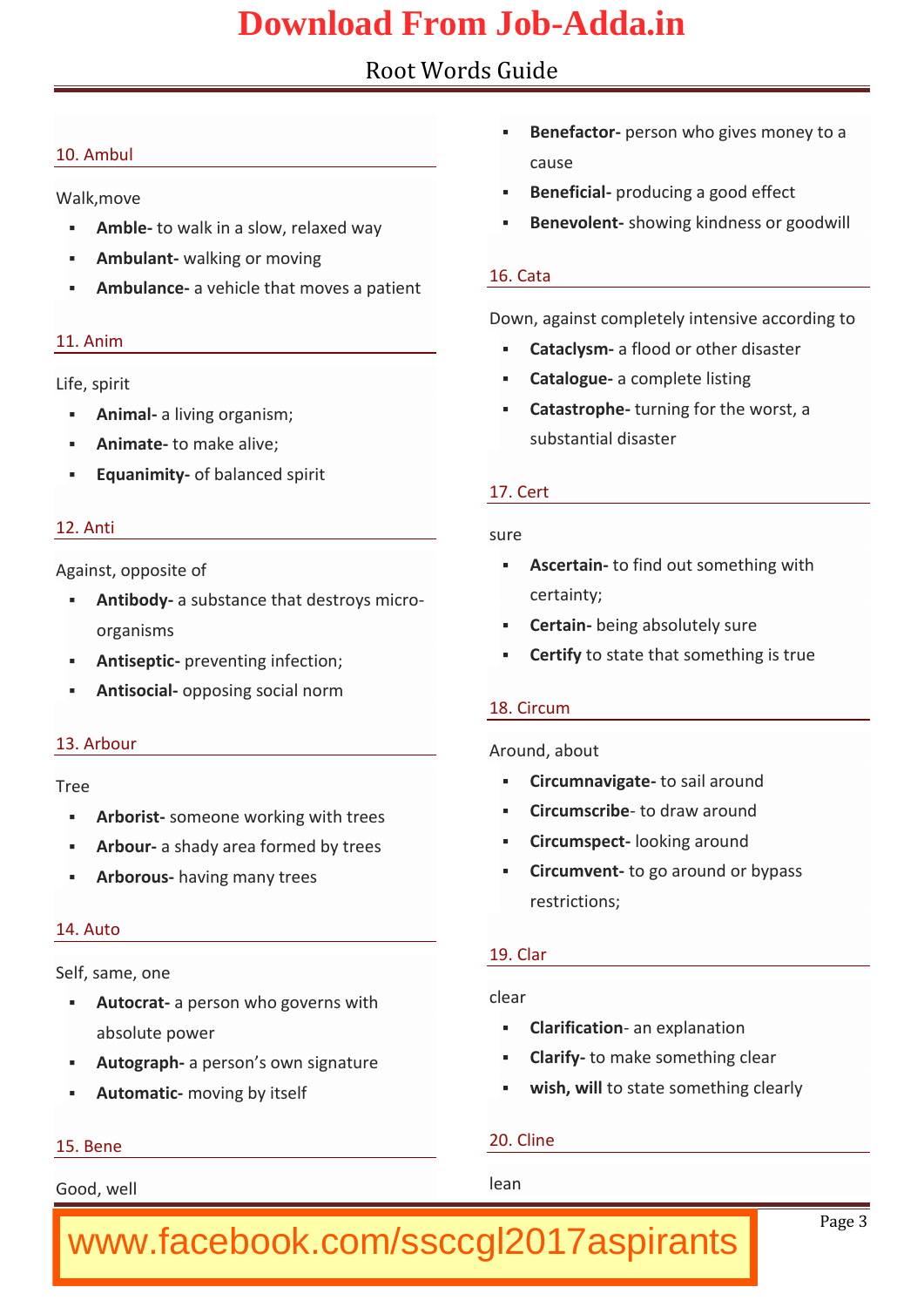#### Root Words Guide ð§ Inclinataid neaning toward ð§ Inclimesurface that slopes or ð§ Recline lebaanck and relax 21. Counter Opposite, contrary, opposing ð§ Counte-ntancoppose the effects oð§ Cycloanestorm with circling win action ð§ Countermtæn**d**ancel a previous <mark>27. Dia</mark> to to cancel and a previous 27. Dia to to to to to to to to to to to to ð§ Counteroff-æntsavek against an í $\tau$ hrough, between, apart, across 22. Cranio skull ð§ Cranio-Itchgey study of skull characteristics; ð§ Crani-usmkull of vertebrates ð§ Cran-ipad rtaining to the skull 23. Cred believe ð§ Crede-nbœdief that something is ð§ Predic-taiosntatement foretelling valid; ð§ Credul**bes**ieving things too easð§ Dicta**tœ** speak out loud for ano gullible ð§ Incred-iubribelievable 24. Crypto Hidden, secret ð§ Cryptoit: hid cheemaning ð§ Cryptogr**ap**heynce of secret fcodð§ Predomintatbave more power t ð§ Encry epricode into secret code 25. Cumul Mass, heap ð§ Cumulatgivædually building up 26. Cycl Circle, ring ð§ Bicycal eve hicle with two wheel ð§ Cyclæsequenceret **bea** tiesd ð§ Diabeteissease characterized b excessive thirst and discharg ð§ Diagnousni**s** erstanding a condit going through a detailed revie symptoms ð§ Dial- $c$ g nversation between two 28. Dict speak ð§ Contradioc express the opposit future person to write down. 29. Domin master ð§ Dominate be the master of ð§ Domineeeixnogessively controlling others 30. Ethno

ð§ Accumu-Itaotegather or pile up

Race, people

#### www.bankexamstoday.com Page 4 and the second state of the second state of the second state  $\mathsf P$  and  $\mathsf P$  and  $\mathsf P$ www.facebook.com/ssccgl2017aspirants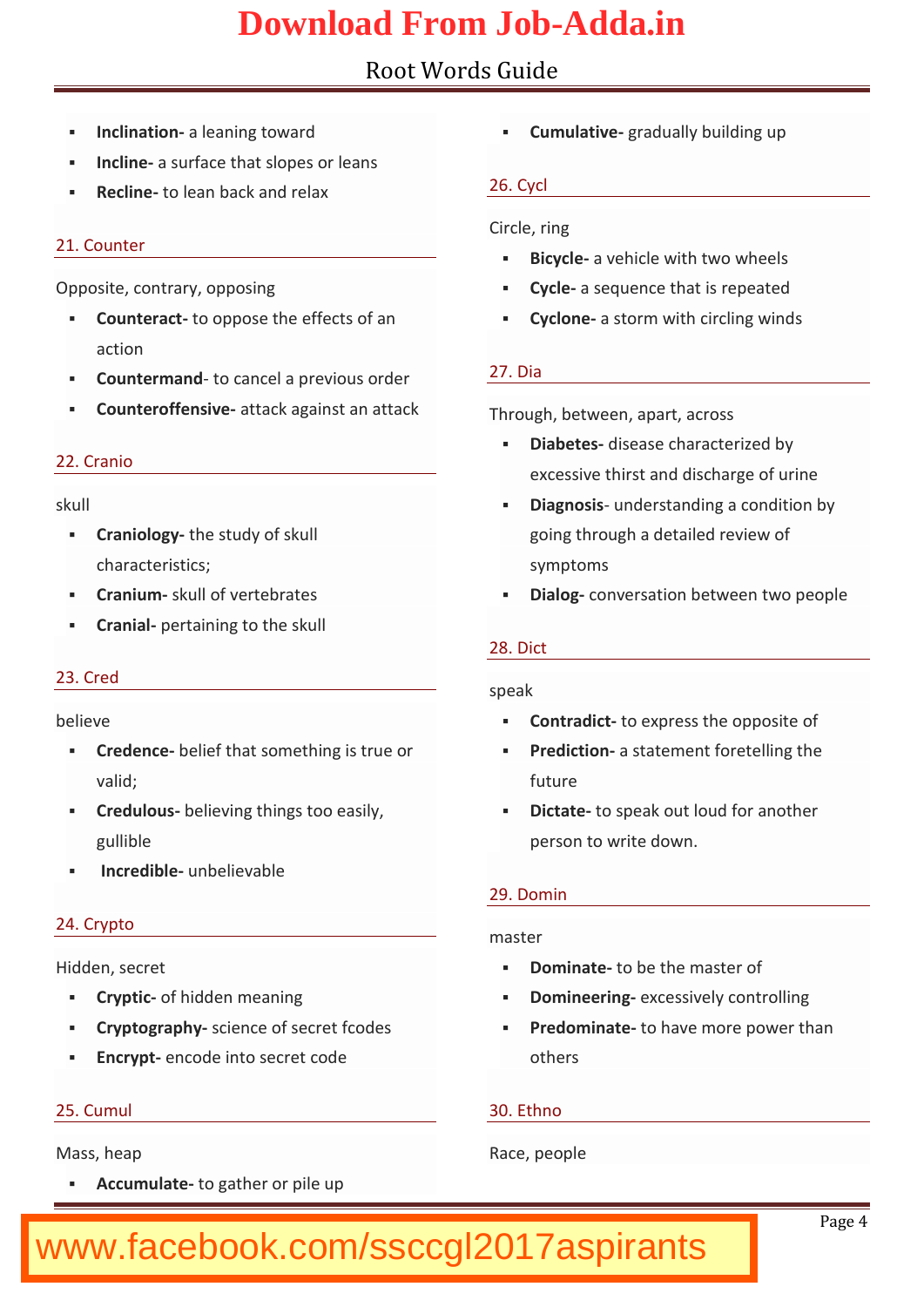| ð§ Ethnpærtaining to a defined g Beneath, below                                 |       |                                       |  |
|---------------------------------------------------------------------------------|-------|---------------------------------------|--|
| people                                                                          |       | ð§ Infrastru cutrud erlying framework |  |
| ð§ Ethnoce-nforciocsing on the ethnic system                                    |       |                                       |  |
| people                                                                          |       | ð§ Infrarbelow the regular light s    |  |
| ð§ Ethnol-olge science of people a                                              |       |                                       |  |
|                                                                                 |       | 36. Inter                             |  |
| 31. Funct                                                                       |       | Between, among, jointly               |  |
| Performor, kw                                                                   |       | ð§ Internationnvællgvitnwo or more    |  |
| ð§ Defunnco longer working or aliv countries                                    |       |                                       |  |
| ð§ Funct-itoon work or perform a rol $\delta$ § Interse eptiane where roads cor |       |                                       |  |
| normally                                                                        |       | together                              |  |
| ð§ Malfunc-tticonfiail to work correctlð§ Interc-eptstop or interrupt the       |       |                                       |  |
|                                                                                 |       |                                       |  |
| 32. Hetero                                                                      |       | 37. Junct                             |  |
| Different, other                                                                | join  |                                       |  |
| ð§ Heterogenmeads up of unrelatecð§ Conjuneaiownord that joins part             |       |                                       |  |
| ð§ Heteron-wmosds with same spelli sentences                                    |       |                                       |  |
| different meanings                                                              |       | ð§ Disjune aiodrisconnection          |  |
| ð§ Hetero-choox conforming to tradió§ Junct-iao mplace where two thing          |       |                                       |  |
| beliefs                                                                         |       |                                       |  |
|                                                                                 |       | $38.$ Juven                           |  |
| 33. Histo                                                                       | young |                                       |  |
| tissue                                                                          |       | ð§ Juvenylæuthful or childish         |  |
| ð§ Histol-osglydy of the microscopicð§ Rejuventaot obring back to youth         |       |                                       |  |
| structure of tissues                                                            |       | strength or appearance.               |  |
| ð§ Histochemsitsutdyy of the chemic                                             |       |                                       |  |
| constitution of cells and tiss <sup>39</sup> . Kilo                             |       |                                       |  |
|                                                                                 |       | thousand                              |  |
| 34. Hyper                                                                       |       | ð§ Kilob√lt,e000 bytes                |  |
| Too much, over, excessive, beyorðs Kilomeie000 meter                            |       |                                       |  |
| ð§ Hypera evtiewney restless ó§ Kilogra1m, Goo gram s.                          |       |                                       |  |
| ð§ Hypercrittocabritical                                                        |       |                                       |  |
| ð§ Hypertenabonve normal pressu 40. Lab                                         |       |                                       |  |
|                                                                                 | work  |                                       |  |
| 35. Infra                                                                       |       | ð§ Collabotatwork with a person       |  |
|                                                                                 |       |                                       |  |
|                                                                                 |       | P a g <sub>Se</sub>                   |  |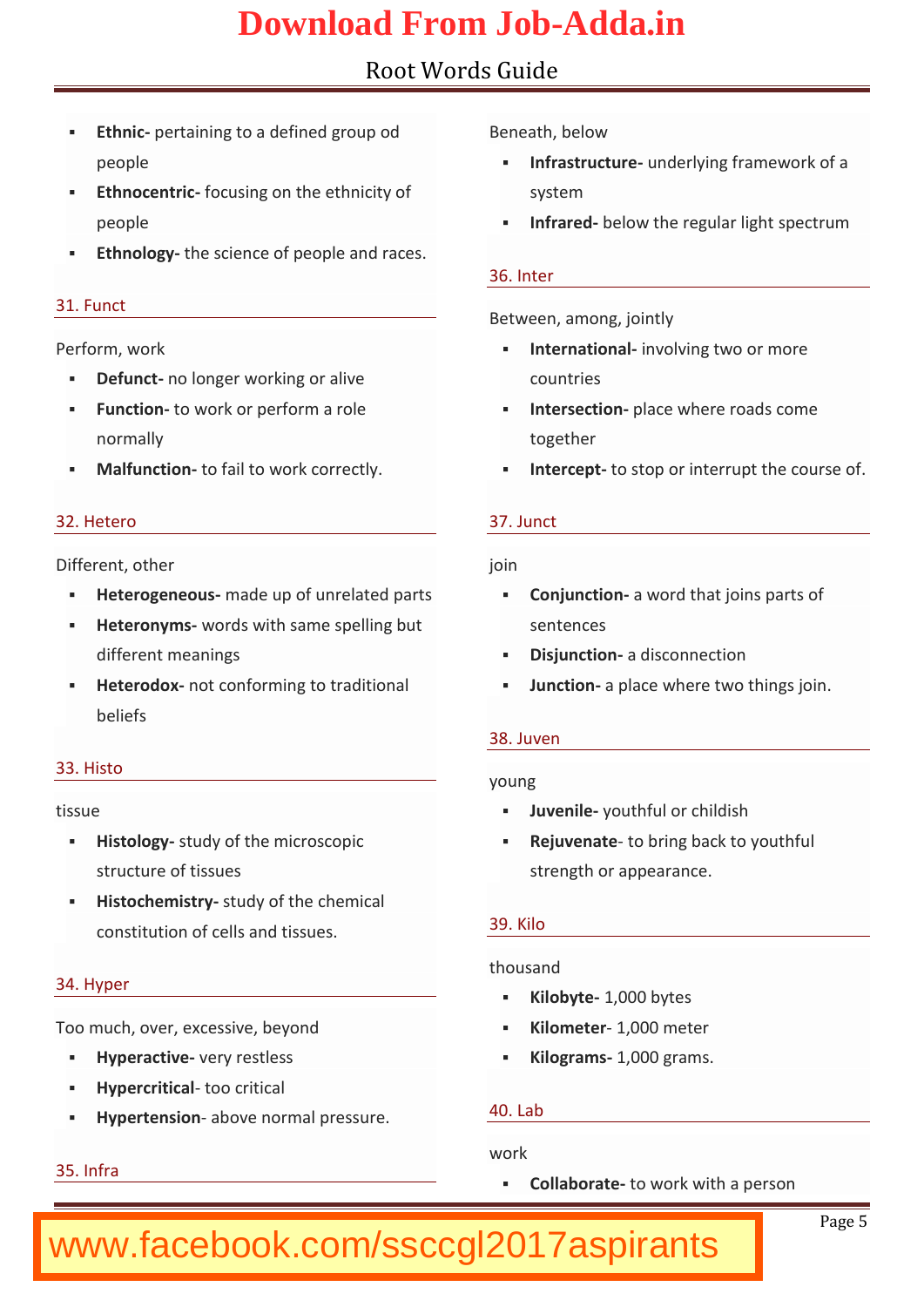|      | ð§ Elabortad ew ork out the details 46. Luc  |       |                                                     |
|------|----------------------------------------------|-------|-----------------------------------------------------|
|      | ð§ Laborioequiring a lot of hard             | light |                                                     |
|      |                                              |       | ð§ Elucidadeexplain, to throw ligh                  |
|      | 41. Later                                    |       | ð§ Luc-iedasily understood, giving                  |
| side |                                              |       | ð§ Translu-aelnotwing light through                 |
|      | ð§ Bilateoálor involving two side            |       |                                                     |
|      | ð§ Unilatearfafle cting one side of s47. Lum |       |                                                     |
|      |                                              | light |                                                     |
|      | 42. Lex                                      |       | ð§ Illumintad efill with light                      |
|      | Word, law, reading                           |       | ð§ Lumeunnit measuring light                        |
|      | ð§ Lexico-Itchgey study and history o        |       |                                                     |
|      | ð§ Alexias ofatbhiety to read                |       | 48. Macro                                           |
|      | ð§ Illegradt authorized by the off           |       | Large, great                                        |
|      | laws                                         |       | ð§ Macroevoluargne scale evolutio                   |
|      |                                              |       | ð§ Macromoleaculaterge molecule                     |
|      | 43. Liber                                    |       | ð§ Macroecon- <b>ssnuids</b> of the overal          |
| free |                                              |       | forces economy                                      |
|      | ð§ Liberatbeset free;                        |       |                                                     |
|      | ð§ Libertian person with a free, w 49. Mand  |       |                                                     |
|      | ð§ Liberftryeedom.                           |       | To order                                            |
|      |                                              |       | ð§ Commaand order or instruction                    |
|      | 44. Lingu                                    |       | ð§ Dema-nadhatronign ore orer                       |
|      | Language, tongue                             |       | ð§ Mandaam official order                           |
|      | ð§ Linguosnte who studies languaç            |       |                                                     |
|      | ð§ Multiligaubalteo communicate in 50. Mania |       |                                                     |
|      | multiple languages                           |       | Madness, insanity, excessive de                     |
|      | ð§ Lingu-ilno∗eng flat -tsomagpuees          |       | pasta <sub>os</sub> Bibliom-aancarazy love of books |
|      | $45.$ $Loc$                                  |       | ð§ Egomaaianad love of oneself                      |
|      |                                              |       | ð§ Mani-aam insane person                           |
|      | place                                        |       |                                                     |
|      | ð§ Disloctadeput som ething out of 51. Max   |       |                                                     |
|      | place                                        |       | greatest                                            |
|      | ð§ Locat-iao mplace                          |       | ð§ Maximtahle best or greatest pos                  |
|      | ð§ Reloc-atoemove to a new place.            |       | ð§ Maxim-itzoemake as great as po                   |
|      |                                              |       | ð§ Maxim-utme greatest amount.                      |
|      |                                              |       |                                                     |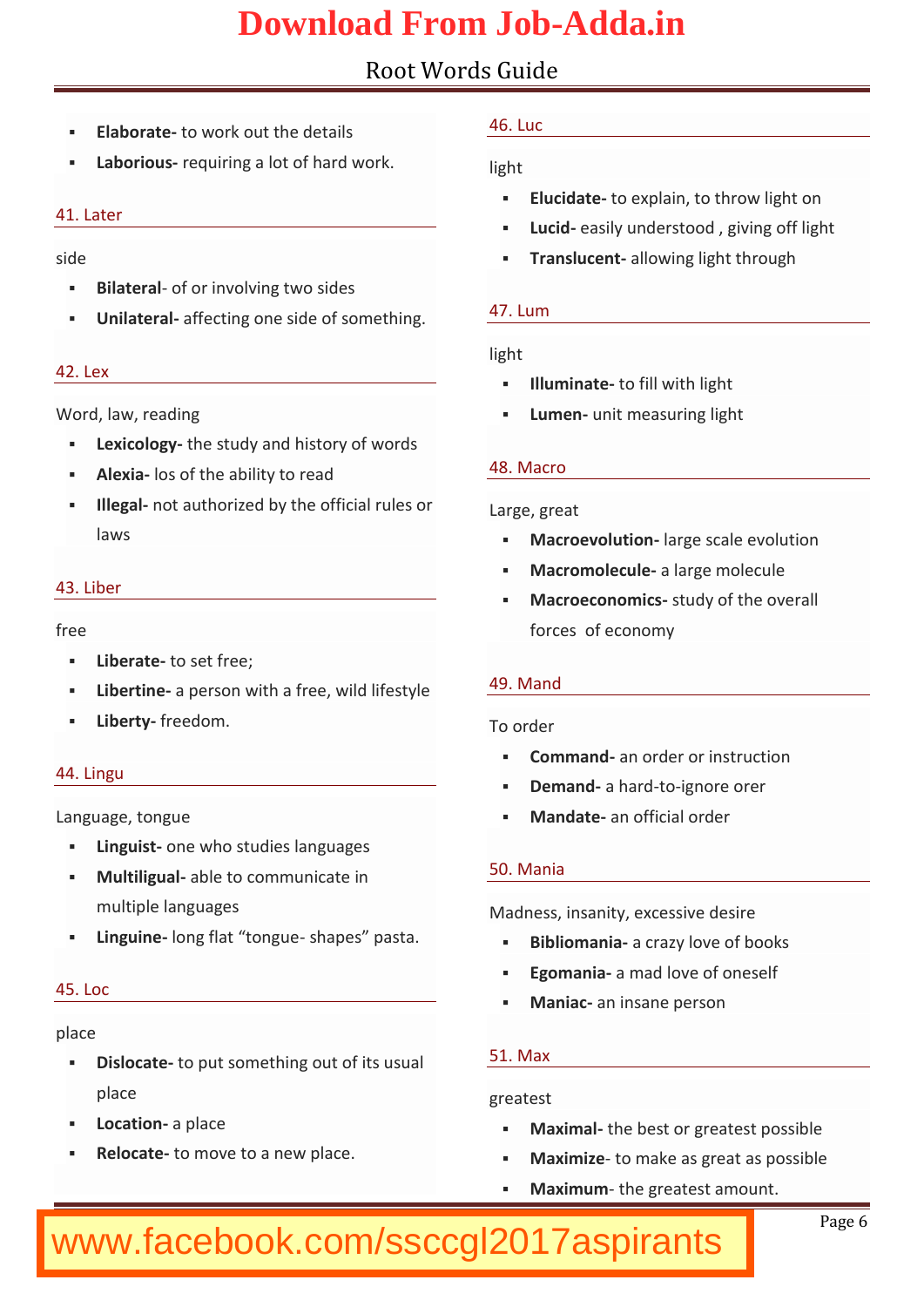|    | 52. Medi                                                                 |    | ð§ Microseapdeevice to see very s<br>things |
|----|--------------------------------------------------------------------------|----|---------------------------------------------|
|    | middle                                                                   |    |                                             |
|    | ð§ Medie-γpælrtaining to the Middl <del>e Ages</del>                     |    | 57. Mid                                     |
|    | ð§ Mediumm the middle                                                    |    | middle                                      |
|    | ð§ Medio-cornely of medium (inferiorð§ Midriffhe area between the che    |    |                                             |
|    |                                                                          |    | waist                                       |
|    | 53. Mega                                                                 |    | ð§ Midte-mmiddle of a term in scho          |
|    | Great, large, million                                                    |    | ð§ Midwahyalfway between                    |
|    | ð§ Megalopænhisarea with many ne                                         |    |                                             |
|    | cities                                                                   |    | 58. Migr                                    |
|    | ð§ Megaph-oandevice that projectsmove                                    |    |                                             |
|    | voice                                                                    |    | ð§ Immigraanperson who moves to             |
|    | ð§ Mega strubtugree building or othi country to settle                   |    |                                             |
|    | structure                                                                |    | ð§ Migraperson who moves from               |
|    |                                                                          |    | place                                       |
|    | 54. Meso                                                                 |    | ð§ Migrat-itohne process of moving          |
|    | middle                                                                   |    |                                             |
|    | ð§ MesoameMiicoladAemerica                                               |    | 59. Milli                                   |
|    | ð§ Mesomlementary particle with One thousandth                           |    |                                             |
|    | between an electron and a proos Millime on thousand th of amme           |    |                                             |
|    |                                                                          |    | ð§ Milliboame thousandth of a bar           |
|    | 55. Meta                                                                 |    | ð§ Millitoene thousand of a liter           |
|    | Change, after, beyond, between                                           |    |                                             |
|    | δς Metaphystasy of nature and rearry                                     |    | $60.$ Mob                                   |
| ð§ | Metamorphaosciosmplete change move                                       |    |                                             |
| ð§ | Metastatsies transmission of dis ð§ Immobi-Itiozestop from moving        |    |                                             |
|    | oth parts of the body                                                    |    | ð§ Mobi-læble to move freely                |
|    |                                                                          |    | ð§ Mobil-itthye equality of being ab        |
|    | 56. Micro                                                                |    |                                             |
|    | Very small, short, minute                                                |    | 61. Mort                                    |
| ð§ | Microbaevery small living thin (death                                    |    |                                             |
|    | ð§ Microchaiptiny wafer with an intoð§ Immortlavling formenandine to die |    |                                             |
|    | circuit                                                                  |    | ð§ Mort-aclertain to die                    |
|    |                                                                          | ð§ | Mortic-iæm undertaker                       |
|    |                                                                          |    | P a g7e                                     |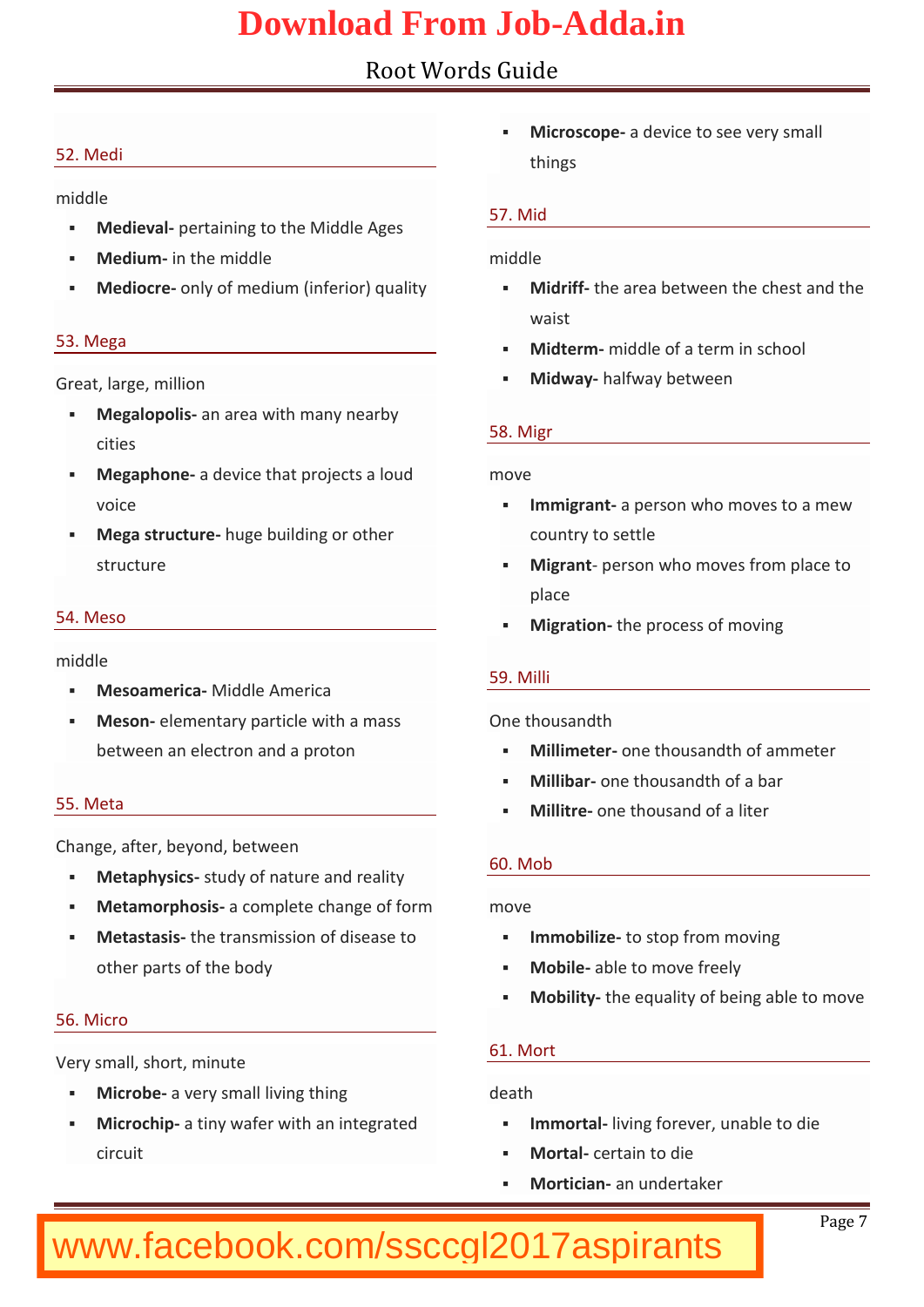| 62. Multi                                             | ð§ Negato say it didn t happen<br>ð§ Negat-imaeaning no              |
|-------------------------------------------------------|----------------------------------------------------------------------|
| Many, more than one or two                            | ð§ Renegoe go back on a promise                                      |
| ð§ Multoiolou-rheadving many colour:68Neo             |                                                                      |
| ð§ Multimedsang a range of medi                       |                                                                      |
| ð§ Multaskidging many things at                       | New, recent                                                          |
|                                                       | ð§ Neoclaasievival of classic for<br>ð§ Necoloniathsemindirect (new) |
| 64. Mut                                               | economic and political contro                                        |
|                                                       | a more powerful foreign powe                                         |
| change                                                | ð§ Neonatahewborn child, especi                                      |
| ð§ Immutaboldet changing                              | few weeks                                                            |
| ð§ Muta-natn organism that has un <sup>d</sup>        |                                                                      |
| change                                                | 69. Non                                                              |
| ð§ Muta-tteo undergo a change                         | No, not, without                                                     |
| 65. Narr                                              | ð§ Nondeispetwith no special chara                                   |
|                                                       | ð§ Nonfictioune, real, nuopt made                                    |
| tell                                                  | ð§ Nonsen sweithout sense                                            |
| ð§ Narrattæ tell a story                              |                                                                      |
| ð§ Narratavestory                                     | 70. Not                                                              |
| ð§ Narra-taorperson who tells a storv                 | mark                                                                 |
| 65. Nat                                               | ð§ Notabmhearked as worthy of atte                                   |
| born                                                  | ð§ Notar-itzoe certify a signature or                                |
| ð§ Innatincluded since birth                          | document                                                             |
| Natarlelating to birth<br>ð§                          | ð§ Annotattœadd remarks                                              |
| ð§ Naturgaottebinth, not afterward                    |                                                                      |
|                                                       | 71. Numer                                                            |
| 66. Nav                                               | number                                                               |
| ship                                                  | ð§ Enumertadename a number of it                                     |
| ð§ Circumna∀tiogastæil around a plac                  | a list                                                               |
| Navablating to a navy or wars $0$ <sup>6§</sup><br>ð§ | Numerolbhgey study of magical                                        |
| ð§ Navig-atbesail a ship through a                    | numbers                                                              |
|                                                       | ð§ Numeroauslarge number                                             |
| 67. Neg                                               |                                                                      |
|                                                       | 72. Omni                                                             |
| n o                                                   |                                                                      |
|                                                       | $P$ a g $\&$                                                         |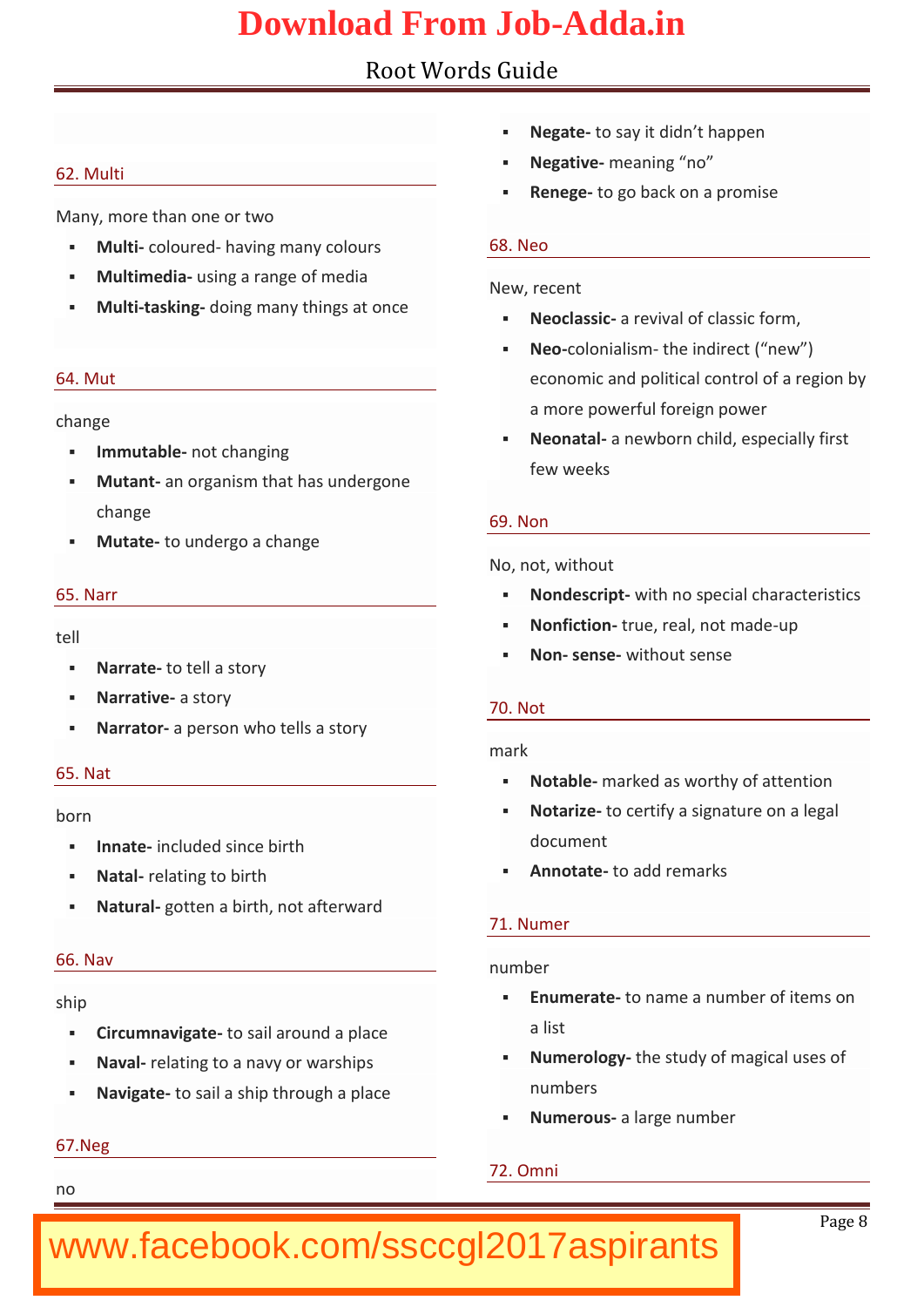| all  |                                                                                 |                                           |  |
|------|---------------------------------------------------------------------------------|-------------------------------------------|--|
| ð§   | Omnipotwith all the power                                                       | 77. Oxy                                   |  |
| ð§   | Omnisc-ikemotwing all things                                                    | sharp                                     |  |
|      | ð§ Omnivoreatsing all types of foods                                            |                                           |  |
|      |                                                                                 | ð§ Oxymorcoonmbining two ideas th         |  |
|      | 73. Ortho                                                                       | sharply contradict other                  |  |
|      | straight                                                                        | ð§ Oxidiøerrode a surface                 |  |
|      | ð§ Orthodonatistentist that straigh 78. Pan                                     |                                           |  |
|      | teeth                                                                           |                                           |  |
|      | ð§ Orthopa- addoctor concerned wi                                               | Alany, everyone                           |  |
|      | proper alignment of the bones                                                   | ð§ Pana $\epsilon$ ææure for all diseases |  |
|      | ð§ Orthogratph hey correct way of wri                                           | ð§ Panoraama adround view                 |  |
|      |                                                                                 | ð§ Pantheitshme worship of all gods       |  |
|      | 74. Osteo                                                                       | ð§ Pande-maifcfecting all                 |  |
| bone |                                                                                 | 79. Para                                  |  |
|      | ð§ Osteoart-hiniftliæm mation caused                                            |                                           |  |
|      | degeneration of the joints                                                      | Besides, beyond, abnormal, assi           |  |
|      | ð§ Osteopattheyrapy that uses amor                                              | ð§ Parasatne organism that lives o        |  |
|      | others manipulation of the ske                                                  | another bieviimgg                         |  |
|      | restore health                                                                  | ð§ Parałae bngside and always an          |  |
|      | ð§ Osteol-olge study of bones                                                   | distance apart                            |  |
|      |                                                                                 | ð§ Paragrapphortion of a written d        |  |
|      | 75. Out                                                                         | that presents a distinct idea             |  |
|      |                                                                                 |                                           |  |
|      | Goes beyond, surpasses, exceed 80. Para                                         |                                           |  |
|      | ð§ Outgo-ibneging of lively, sharing                                            | Protection from                           |  |
|      | ð§ Outdoid moging better than                                                   | ð§ Parachptetection from failing          |  |
| ð§   | Outdooutside                                                                    | ð§ Parasaon umbrella used to prot         |  |
|      | 76. Over                                                                        | the sun                                   |  |
|      |                                                                                 |                                           |  |
|      | excessive                                                                       | 81. Path                                  |  |
|      | ð§ Overconf-indene confident than                                               | Feeling, emotion                          |  |
|      | appropriate                                                                     | ð§ Antipa-tah∮eeling of great dislil      |  |
|      | ð§ Overstonodkre supplies than is d                                             |                                           |  |
|      | ð§ Overexemtede excited than one <sup>ð§</sup> Apat-haylack of feeling or inter |                                           |  |
|      | b e                                                                             |                                           |  |
|      |                                                                                 |                                           |  |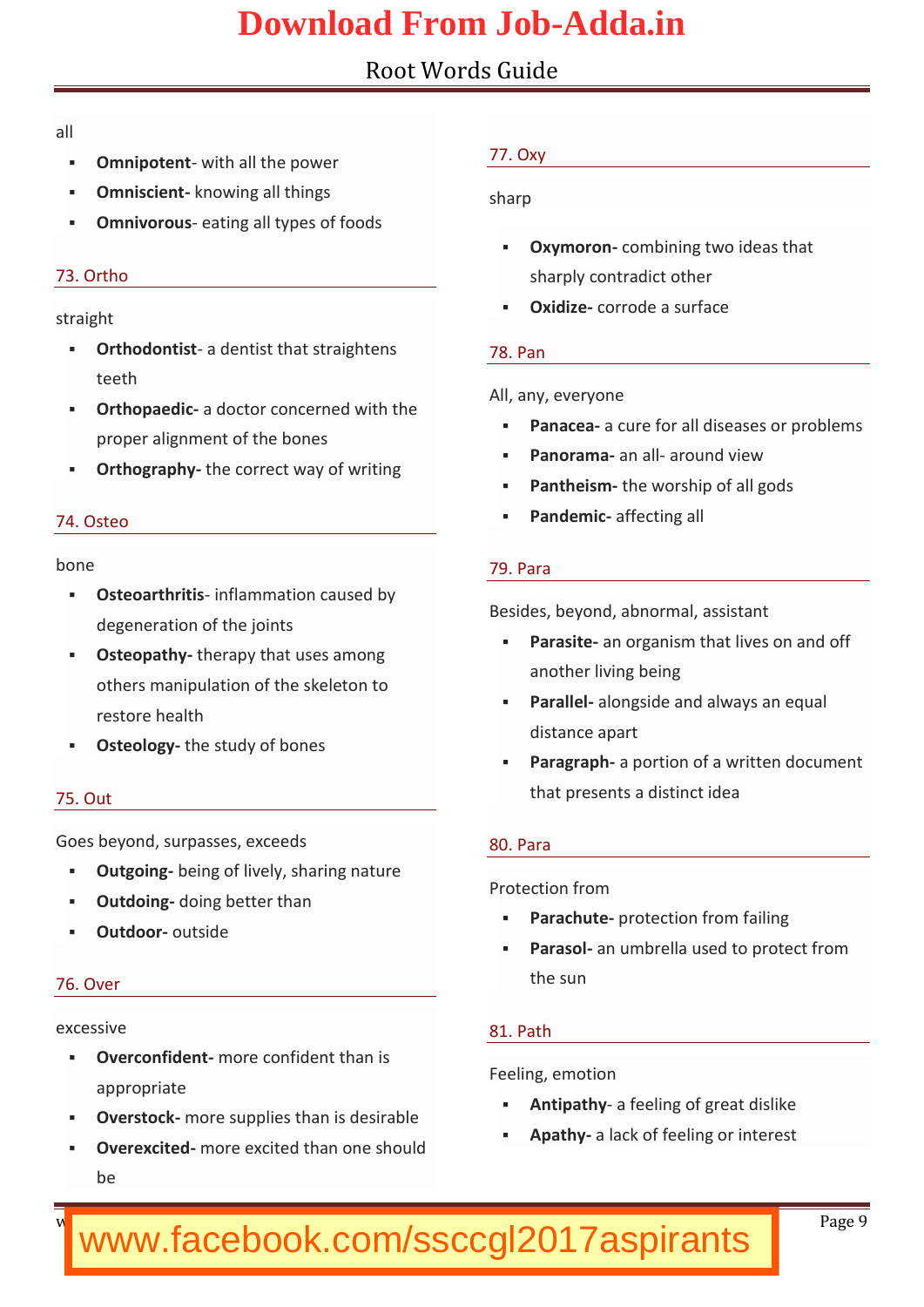| ð§ Empathbyility to understand ar 87. Poly                                     |       |                                                                    |
|--------------------------------------------------------------------------------|-------|--------------------------------------------------------------------|
| feelings                                                                       |       | Many, more than one                                                |
| 82. Pel                                                                        |       | ð§ Polychr-ownitch many colours                                    |
|                                                                                |       | ð§ Polygboperson fluent in many                                    |
| Drive, force                                                                   |       | ð§ Polygohape with 3 or more str                                   |
| ð§ Compted force someone to act                                                |       | sides                                                              |
| ð§ Exp- $eb$ drive someone out of a                                            |       |                                                                    |
| ð§ Rep-eb force back                                                           |       | 88. Pon                                                            |
| 83. Per                                                                        |       | People                                                             |
|                                                                                |       | ð§ Popu-laaprpealing topeaolpolte of                               |
| Through, throughout                                                            |       | ð§ Popula-tablnof the people who I                                 |
| ð§ Permanbanstting throughout all t particular area                            |       |                                                                    |
|                                                                                |       | ð§ Perme-atbespread throughout ð§ Popul as bupporter of the rights |
| ð§ Pers-itsot continue for a long tir                                          |       |                                                                    |
| ð§ Perennlæsslting through many y 89. Port                                     |       |                                                                    |
| 84. Peri                                                                       | carry |                                                                    |
|                                                                                |       | ð§ Expeto carry goods out of a p                                   |
| Around, enclosing                                                              |       | another                                                            |
| ð§ Periodoptataining to bone and <sub>ð§</sub> Porta-balbele to be carried     |       |                                                                    |
| arountoath                                                                     |       | ð§ Port-ærperson who carries lug                                   |
| ð§ Periph-dyanng outside of the ce                                             |       |                                                                    |
| ð§ Perimettee outer boundary of 80. Pos                                        |       |                                                                    |
| 85. Phys                                                                       |       | Place, put                                                         |
|                                                                                |       | ð§ Depo-stot place or drop somethi                                 |
| Nature, medicine, the body                                                     |       | ð§ Expose place out into the ope                                   |
| ð§ Physicallating to the body                                                  |       | see                                                                |
| ð§ Physieaadoctor                                                              |       | ð§ Posititchne place where someon                                  |
| ð§ Physiqnuæture and shape of on                                               |       |                                                                    |
|                                                                                |       | 91. Post                                                           |
| 86. Poli                                                                       |       | After, behind                                                      |
| city                                                                           |       | ð§ Posthumantuser someone s death                                  |
| ð§ Metrop-calibarge city                                                       |       | ð§ Postpotnoeget ready in advance                                  |
| ð§ Polit-iacostions of a government ( $\delta$ § Postseaimptadditionalte aadhy |       |                                                                    |
| party                                                                          |       | completed document                                                 |
|                                                                                |       |                                                                    |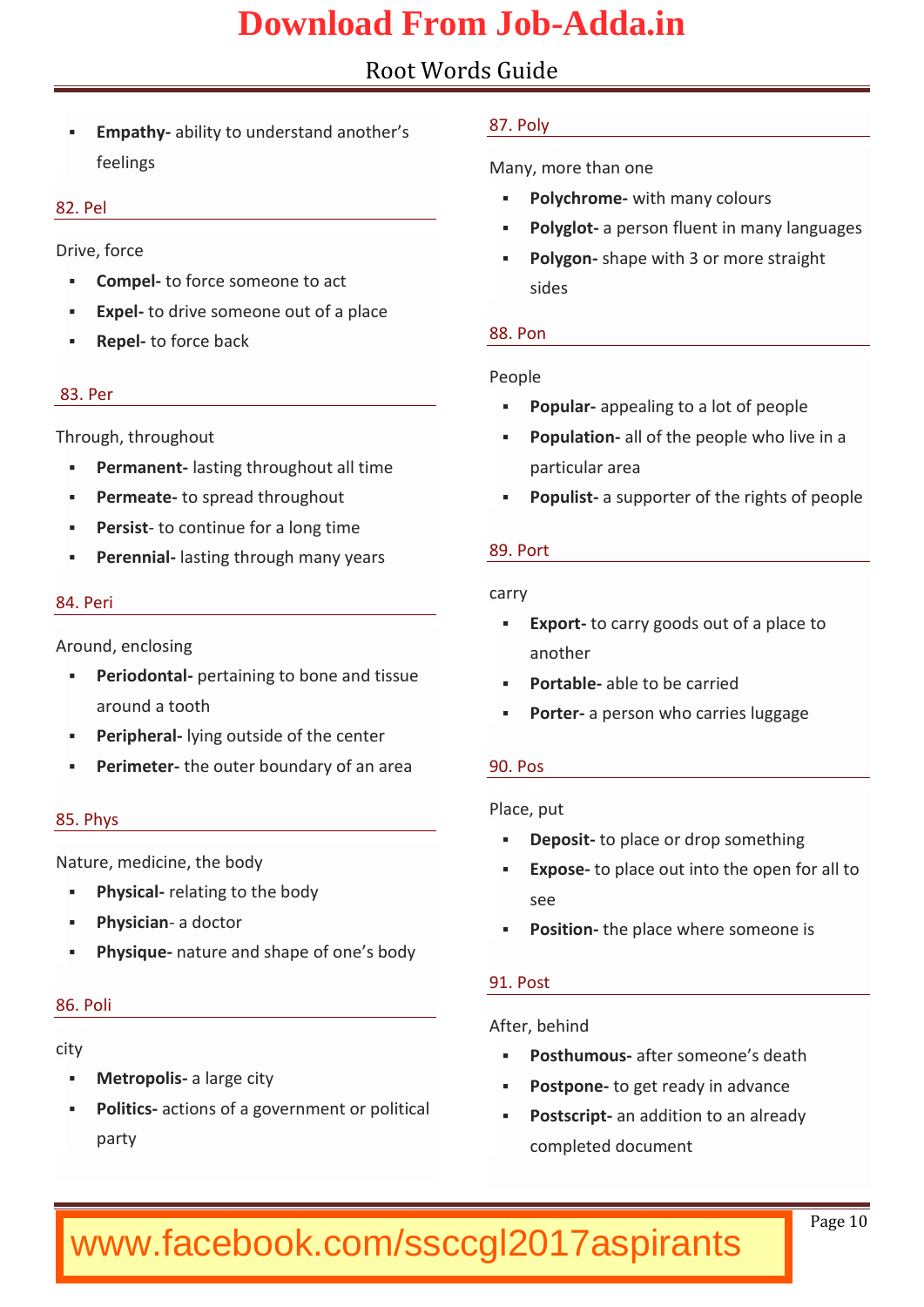| 92. Pre                                                              | ð§ Qua-rat fourth of a gallon        |  |
|----------------------------------------------------------------------|--------------------------------------|--|
| ð§ Earlier, before, in front of                                      | ð§ Quartatmusical composition o      |  |
| ð§ Pream-balopart in front of a form                                 | involving 4 voices or instrume       |  |
| document                                                             |                                      |  |
| ð§ Prepatræget ready in advance                                      | 98. Radio                            |  |
|                                                                      | Radiation, ray                       |  |
| 93. Pro                                                              | ð§ Radioacet mvietting radiation     |  |
| Before, in front of, for, forward                                    | ð§ Radiolosgo snteone diagnosing o   |  |
| ð§ Prognoasipsrediction of what wil                                  | via radiation                        |  |
| δ§ Prologauopas sbaegfore the main p                                 |                                      |  |
| ð§ Prophætperson who foretells the Retro                             |                                      |  |
|                                                                      | Backward, back                       |  |
| 94. Pul                                                              | ð§ Retroacteveting to something      |  |
| $U$ r g e                                                            | past                                 |  |
| ð§ Compul-saiovnery strong urge                                      | ð§ Retrog-nteos go back to an earlie |  |
| ð§ Expulstionkick someone out                                        | condition                            |  |
| ð§ impulshvaeving a spontaneous                                      | ulos Retrosptemet remembering of pa  |  |
| something                                                            |                                      |  |
|                                                                      | 100. Rupt                            |  |
| 95. Purg                                                             | Break, burst                         |  |
| clean                                                                | ð§ Bankruupntable to pay because     |  |
| ð§ Purgabolitiadonstersion, cathars                                  | broke                                |  |
| clarification, cleaning, cleanu ð§ Interr-uptbreak into a convers    |                                      |  |
| crushing, disposal, dispositior eventditsoturb;                      |                                      |  |
|                                                                      | ð§ Ruptuaebreak in something         |  |
| 96. Put                                                              |                                      |  |
| think                                                                | 101. San                             |  |
| ð§ Compuaearelectronic thinking (health                              |                                      |  |
| ð§ Disputtoe disagree with what an tos Sanmentally healthy           |                                      |  |
| person thinks                                                        | ð§ Sanit-areylating to cleanliness a |  |
| ð§ Inpudontribution of one s thinkð§ Sanita-tmoanintenance of public |                                      |  |
|                                                                      | and                                  |  |
| 97. Quart                                                            |                                      |  |
| fourth                                                               | 102. Scend                           |  |
| ð§ Quartene fourth                                                   | Climb, go                            |  |
|                                                                      |                                      |  |
| www.facebook.com/ssccgl2017aspirants                                 | P a g1e1                             |  |
|                                                                      |                                      |  |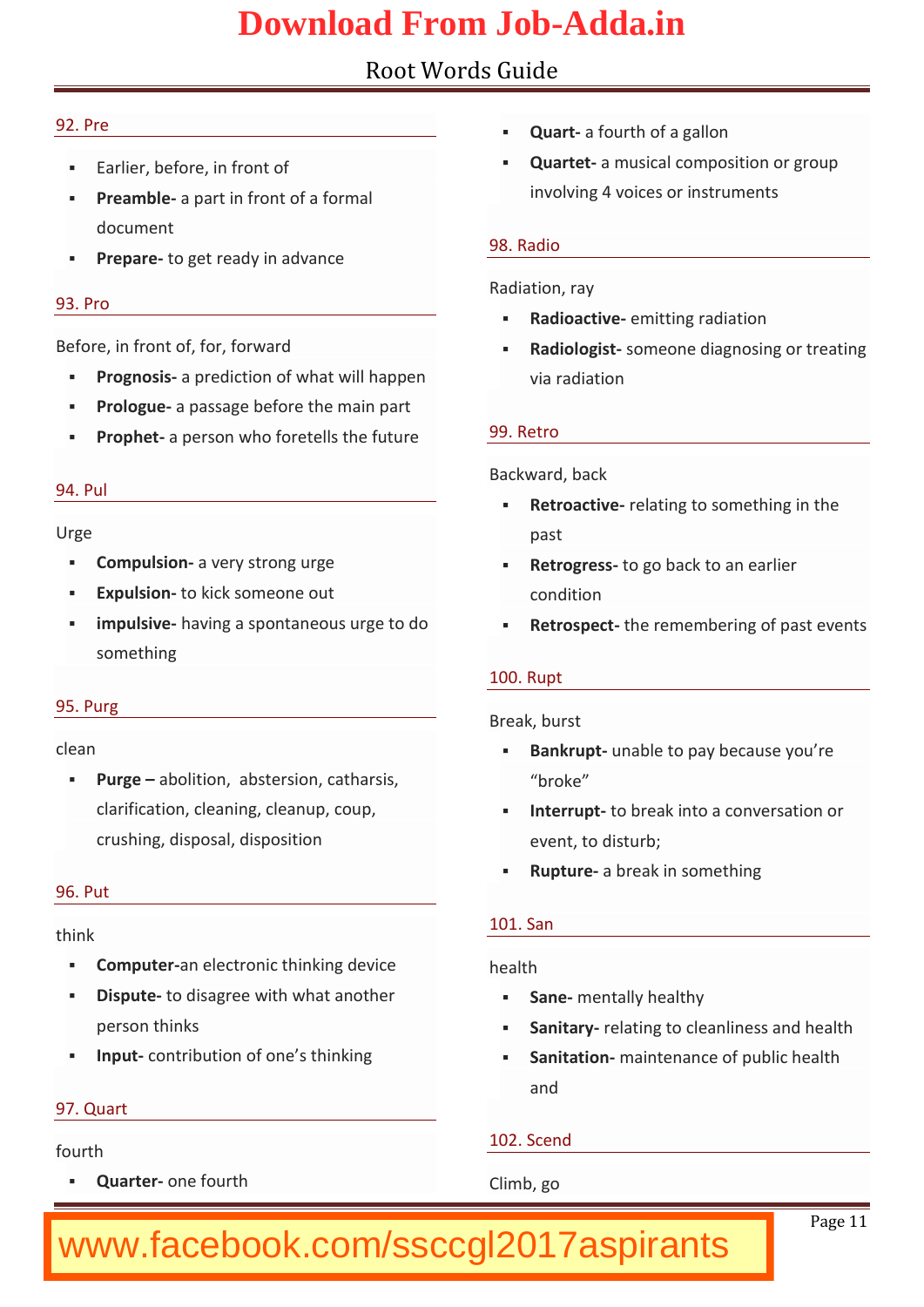|     | ð§ Asce-nid climb upward<br>ð§ Cresceadoolimbing up of the volð§ Solanvolving the sun | sun     |                                                                                                                |
|-----|---------------------------------------------------------------------------------------|---------|----------------------------------------------------------------------------------------------------------------|
|     | music                                                                                 |         | ð§ Parasuonhbrella protecting from                                                                             |
|     | ð§ Descetnodgo or climb down                                                          |         | ð§ Solariamoom where one is ex<br>sun light                                                                    |
|     | 103. Sect                                                                             |         |                                                                                                                |
| cut |                                                                                       |         | 108. Son                                                                                                       |
|     | ð§ Dissetot cut apart piece by piesound                                               |         |                                                                                                                |
|     | ð§ Interse etthien place or point whe ð§ Consonaanst peech sound                      |         |                                                                                                                |
|     |                                                                                       |         | things cross each other only of Sonoropursoducing loud, full, ridentially the contract of the control of the c |
|     | ð§ Bisetd cut into two equal part                                                     |         |                                                                                                                |
|     |                                                                                       |         | 109. Soph                                                                                                      |
|     | 104. Self                                                                             | wise    |                                                                                                                |
|     | Of, for, or by itself                                                                 |         | ð§ Philoso-ahweise person                                                                                      |
|     | ð§ Se-Idliscip-ltilme abtibitdyiscipline                                              |         | ð§ Sophisti waitseed about the ways                                                                            |
|     | yourself                                                                              |         | world                                                                                                          |
|     | ð§ Se-Infespercetspect for yourself                                                   |         | ð§ Sophiamclever but misleading                                                                                |
|     | ð§ Selfisancerned only with your                                                      |         |                                                                                                                |
|     | interest                                                                              |         | 110. Sphere                                                                                                    |
|     | $105.$ Sex                                                                            | $b$ all |                                                                                                                |
| six |                                                                                       |         | ð§ Biosphehre whole rounodf statefac                                                                           |
|     |                                                                                       |         | earth<br>ð§ Sextet or sæxotentpsosition or groð§ Hemisphhearef the earth spheric                               |
|     | of six                                                                                |         | shaped like a ball                                                                                             |
|     | ð§ Sextu-psliex fold                                                                  |         |                                                                                                                |
|     | ð§ Sexagen-apmeinasnon in his/her six 111. Spir                                       |         |                                                                                                                |
|     |                                                                                       |         | breathe                                                                                                        |
|     | 106. Sol                                                                              |         | ð§ Inspite stimulate or animate                                                                                |
|     | alone                                                                                 |         | ð§ Transptioregive of vapour with v                                                                            |
|     | ð§ Desol-albenely, dismal, gloomy                                                     |         | product through the skin or a                                                                                  |
|     | ð§ Solitadroynalone, by yourself                                                      |         | ð§ Spiriintvisible life force                                                                                  |
|     | ð§ Sola performance done by on                                                        |         |                                                                                                                |
|     | alone                                                                                 |         | 112. Sta                                                                                                       |
|     |                                                                                       |         | stand                                                                                                          |
|     | 107. Sol                                                                              |         | ð§ Stabsdanding steady and firm                                                                                |
|     |                                                                                       |         | P a g1e2                                                                                                       |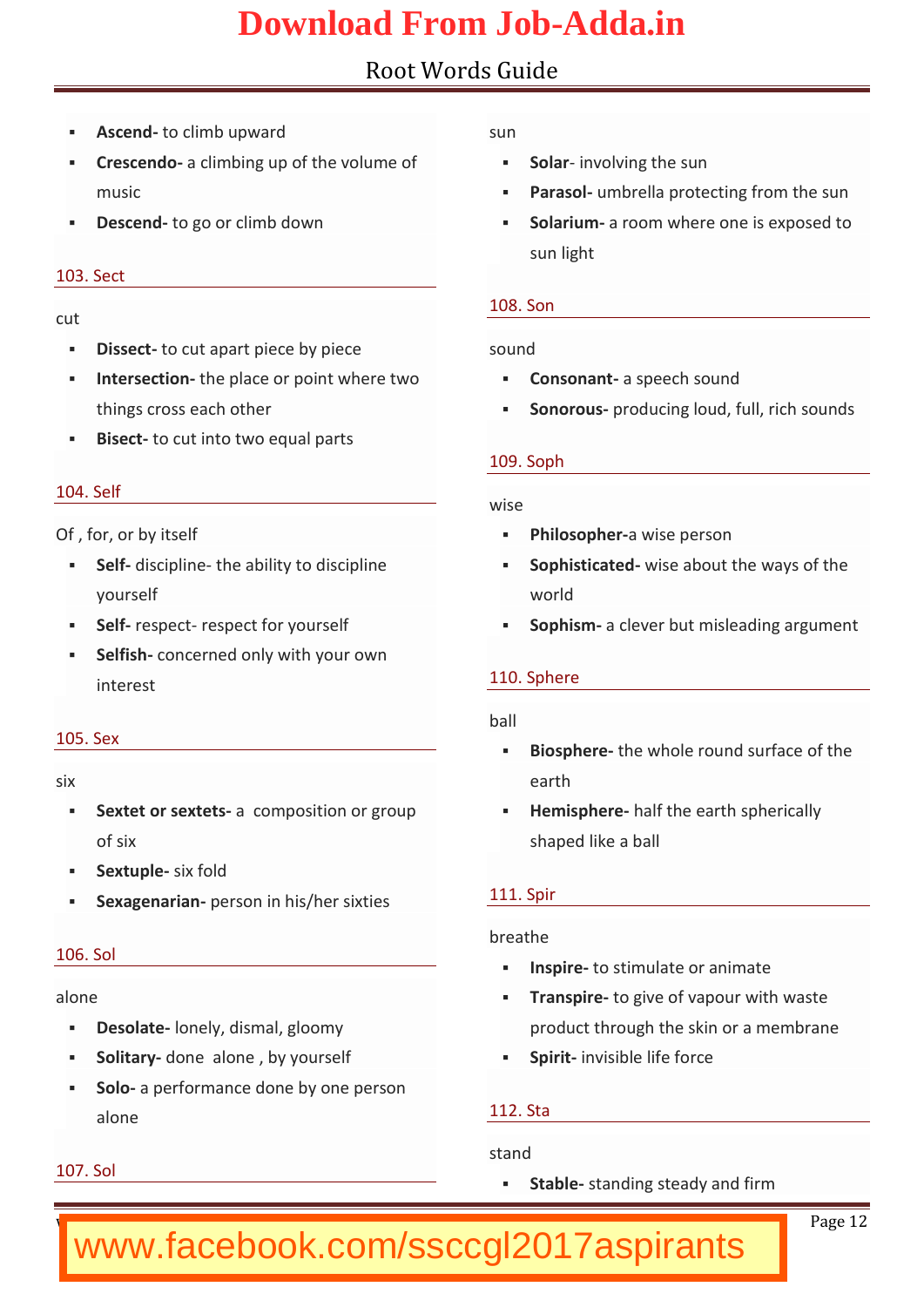|      | ð§ Stagn-asnanding still, not movinð§ Supers-óasder than the speed   |       |                                                                     |
|------|----------------------------------------------------------------------|-------|---------------------------------------------------------------------|
|      | ð§ Stationætrya standstill , fixed.                                  |       | 118. techno                                                         |
|      | 113. Stell                                                           |       |                                                                     |
|      |                                                                      |       | Technique, skill                                                    |
| star |                                                                      |       | ð§ Techno-Itchgey practical applicati                               |
|      | ð§ Constell-aatigornoup of stars that                                |       | knowledge                                                           |
|      | pattern<br>ð§ Interstebleaween the stars                             |       | ð§ Technocrraud ye of technology<br>ð§ Technologocharlaycterized by |
|      | ð§ Stellmarlating to stars                                           |       | technology                                                          |
|      |                                                                      |       |                                                                     |
|      | 114. Struct                                                          |       | $119$ .etra                                                         |
|      | build                                                                | four  |                                                                     |
|      | ð§ Constrtucctbuild                                                  |       | ð§ Tetra phoadving 4 legs                                           |
|      | ð§ Destru ethæn act of destroying ð§ Tetrar-ghow ern ment by 4 rules |       |                                                                     |
|      |                                                                      |       | something that was built strucos Tetroaemonosaccharide with f       |
|      | something built                                                      |       | atoms                                                               |
|      | ð§ Infrastru-cutrudreerlying framewor                                |       |                                                                     |
|      | system                                                               |       | 120. Tort                                                           |
|      |                                                                      | twist |                                                                     |
|      | 115. Sub                                                             |       | ð§ Contortaothwisted shape or pos                                   |
|      | Under, lower than, inferior to                                       |       | ð§ Distetra alter the shape or con                                  |
|      | ð§ Submarameunderwater boat                                          |       | ð§ Retoreply in a manseepptohsaeldis                                |
|      | δ§ Submetopeput underwater to change the effect of somet             |       |                                                                     |
|      | ð§ Substandianfotrior to accepted st previously said                 |       |                                                                     |
|      | 116. Sum                                                             |       | 121. Tox                                                            |
|      | highest                                                              |       | poison                                                              |
|      | ð§ Sumthe combined total of everyð§ Detoxificahlieoprocess of remov  |       |                                                                     |
|      | ð§ Summatíbe total, highest amol                                     |       | poison                                                              |
|      | ð§ Summtinte highest point or top ð§ Tox-ipcoisonous                 |       |                                                                     |
|      |                                                                      |       | ð§ Toxico-Itchgey study of poisons                                  |
|      | 117. Super                                                           |       | ð§ Intoxicande duenced by drugs                                     |
|      | Higher in quality or quantity                                        |       |                                                                     |
|      | ð§ Super btdwelfinal annual footbair yanie                           |       | 122. Tract                                                          |
|      | ð§ Superadorove average, better Pull, drag                           |       |                                                                     |

www.bankeramstoday.com Page13 and Page13 and Page13 and Page143 and Page143 and Page143 and Page143 www.facebook.com/ssccgl2017aspirants